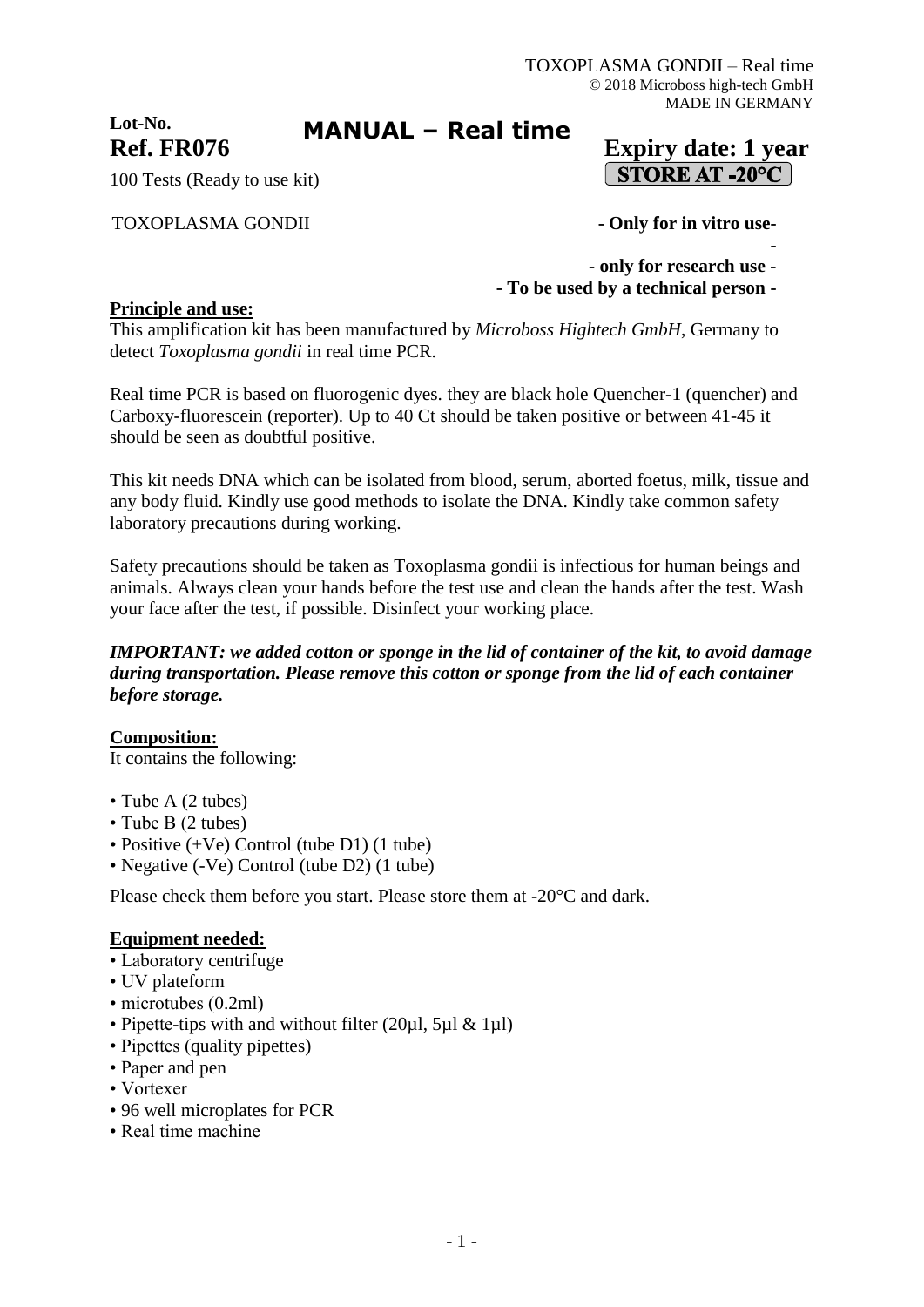## **Procedure:**

After your DNA isolation is completed. (Kindly use good quality isolation method). Please go to PCR step

## **STEP A**

1. Kindly thaw one tube each of A, B, D1 and D2. After thawing, kindly put the tubes on 4°C (as it is better). If not in use, store at -20°C. Kindly keep tubes away from sunlight.

2. Mark your microtubes with a sample number and with +Ve Control and –Ve Control.



**TIP: you can mix 8µl of A + 10µl of B together in one tube (it will be a total volume of 180µl for 10 reactions). From this one can take 18µl and distribute in each tube. In this way one can save the hardware and time.**

5. Add 2µl of your DNA template (DNA isolated from samples) with pipette tip with filter to each microtube according to your label except +Ve and –Ve (Avoid touching the wall). **Use everytime a new pipette tip** (for each sample)! Mix it.



7. Use new pipette tip with filter. Add  $2\mu$ l of +Ve (tube D1) to +Ve Control (avoid to touch the wall). Use a new pipette tip. Mix it.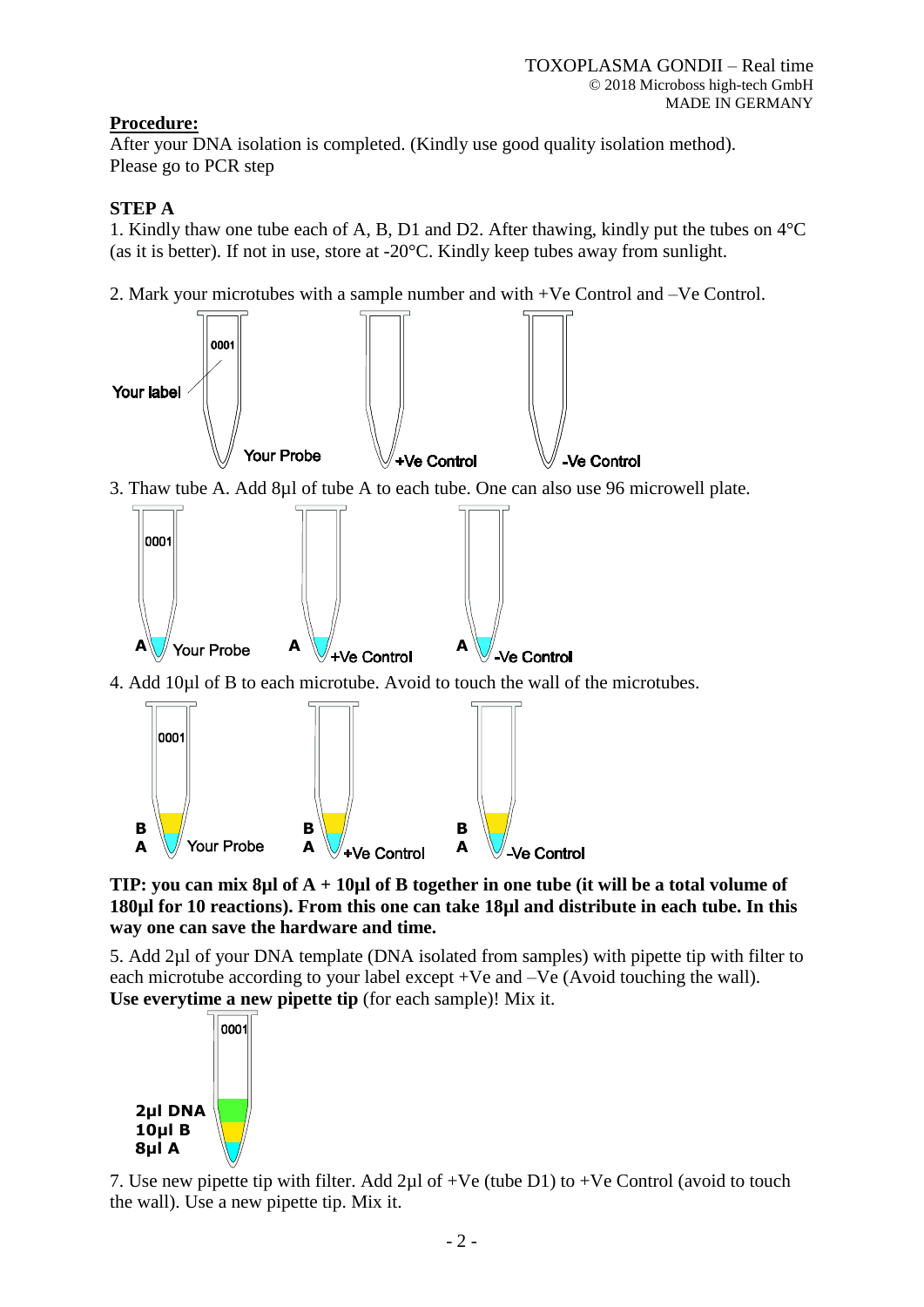

8. Use a new pipette tip. Add 2µl of –Ve (Tube D2) to –Ve Control (avoid to touch the wall). Mix it.



9. Centrifuge all tubes for 20 sec. for 8000 rpm (this is not necessary but it is better). Run PCR now.

10. Run the program of your thermocycler as followings: kindly check whether you have added everything correctly as the level of the volume of each tube must be almost the same.



**You must use quencher and reporter dye to setup your software (see FAQ) and run the following program:**

1. 15 seconds at  $95^{\circ}$ C  $\rightarrow x$  45 cycles 60 seconds at 60°C

Before you start the PCR program, kindly check whether tubes are closed properly. **Microtubes must be in contact with metal block** (important!). There should be no air or lose contact with metal block of thermocycler. Run your PCR now.

11. After step 10 is finished take out the microtubes.

### **STEP B**

Once the program will be finished one can see the graphics. The negative control should run along with the bottom and positive control must give a curve in the software graphics. Use your software to analyse the results.

**If you should find any mistakes, please let us know. Thank you.**